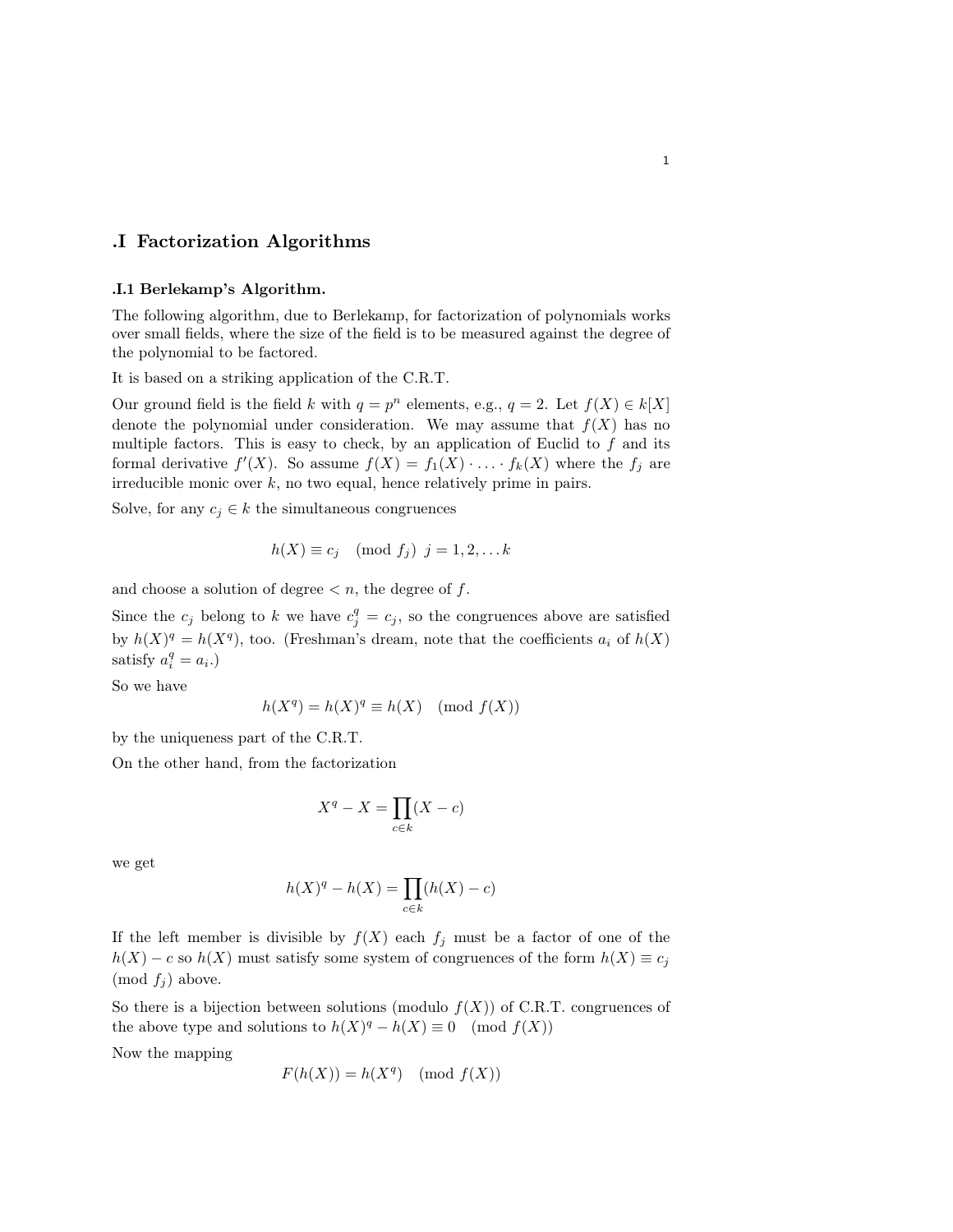of the k-vector space  $V = k[X]/(f(X))$  is obviously linear. The  $h(X)$  answering our needs are those for which

$$
F(h(X)) \equiv h(X) \pmod{f(X)}
$$

i.e., the eigenvectors to the eigenvalue 1. If the dimension of the eigenspace is  $d$ , then there are  $q^d$  solutions. On the other hand, the system of congruences has  $q^k$ solutions. By the bijection noted above, we see that  $d = k!$  In particular, if the dimension is 1 (i.e., if all solutions are constants),  $f(X)$  is irreducible.

It could very well happen that several irreducible factors divide the same  $h(X) - c$ (cf. example below), where  $h(X)$  is some basis element of the eigenspace. However, for any pair  $f_i, f_j$  there is at least one  $h(X)$  and a constant c such that  $f_i$ , but not  $f_j$ , divides  $h(X) - c$ . This follows easily from the fact that the C.R.T congruneces above are solvable for all choices of right members  $c_j$ , exercise.

Let us give an easy (too easy) example.

**I.2 Example:** Let  $k = \mathbb{Z}_2$  and  $f(X) = X^7 - 1$ . Since  $X^{2^3} - X$  is the product of all monic irreducible polynomials of degrees 1 and 3 we expect to find the obvious factor  $X - 1(= X + 1)$  along with two irreducible polynomials of degree 3.

Modulo  $X^7 - 1$  we have

$$
F(1 \t x \t x^{2} \t x^{3} \t x^{4} \t x^{5} \t x^{6}) = (1 \t x^{2} \t x^{4} \t x^{6} \t x \t x^{3} \t x^{5})
$$

$$
= (1 \t x \t x^{2} \t x^{3} \t x^{4} \t x^{5} \t x^{6}) \begin{pmatrix} 1 & 0 & 0 & 0 & 0 & 0 & 0 \\ 0 & 0 & 0 & 0 & 1 & 0 & 0 \\ 0 & 1 & 0 & 0 & 0 & 0 & 0 \\ 0 & 0 & 0 & 0 & 0 & 1 & 0 \\ 0 & 0 & 1 & 0 & 0 & 0 & 0 \\ 0 & 0 & 0 & 0 & 0 & 0 & 1 \\ 0 & 0 & 0 & 0 & 0 & 0 & 0 \end{pmatrix}
$$

$$
= (1 \t x \t x^{2} \t x^{3} \t x^{3} \t x^{4} \t x^{5} \t x^{6}) B
$$

Subtracting (i.e.,adding) 1 from the diagonal, and solving the homogenous system  $(B + I)X = 0$  (do!) we see that all solutions are linear combinations of 1,  $X^4$  +  $X^2 + X$ ,  $X^6 + X^5 + X^3$ .

Let us try  $h_1(X) = X^4 + X^2 + X$  first. By Euclid, or mere inspection, we find  $(f(X), h_1(X)) = X^3 + X + 1 = f_1(X)$ , which is irreducible. Dividing  $f(X)$  by this factor we get  $g_1(X) = X^4 + X^2 + X + 1$ . Trying  $h_1(X) + 1 = X^4 + X^2 + X + 1$ leads us nowhere so next we try  $h_2(X) = X^6 + X^5 + X^3 = X^3(X^3 + X^2 + 1)$  so we get the factor  $f_2(X) = X^3 + X^2 + 1$  right away. Dividing  $g_1(X)$  by  $f_2(X)$  gives us the remaining factor  $X + 1$ .

So we need not look any further. The reader may wish to check that the factors  $X + 1$  and  $X^3 + X + 1$  do divide  $h_2(X) + 1$  as predicted by the theory.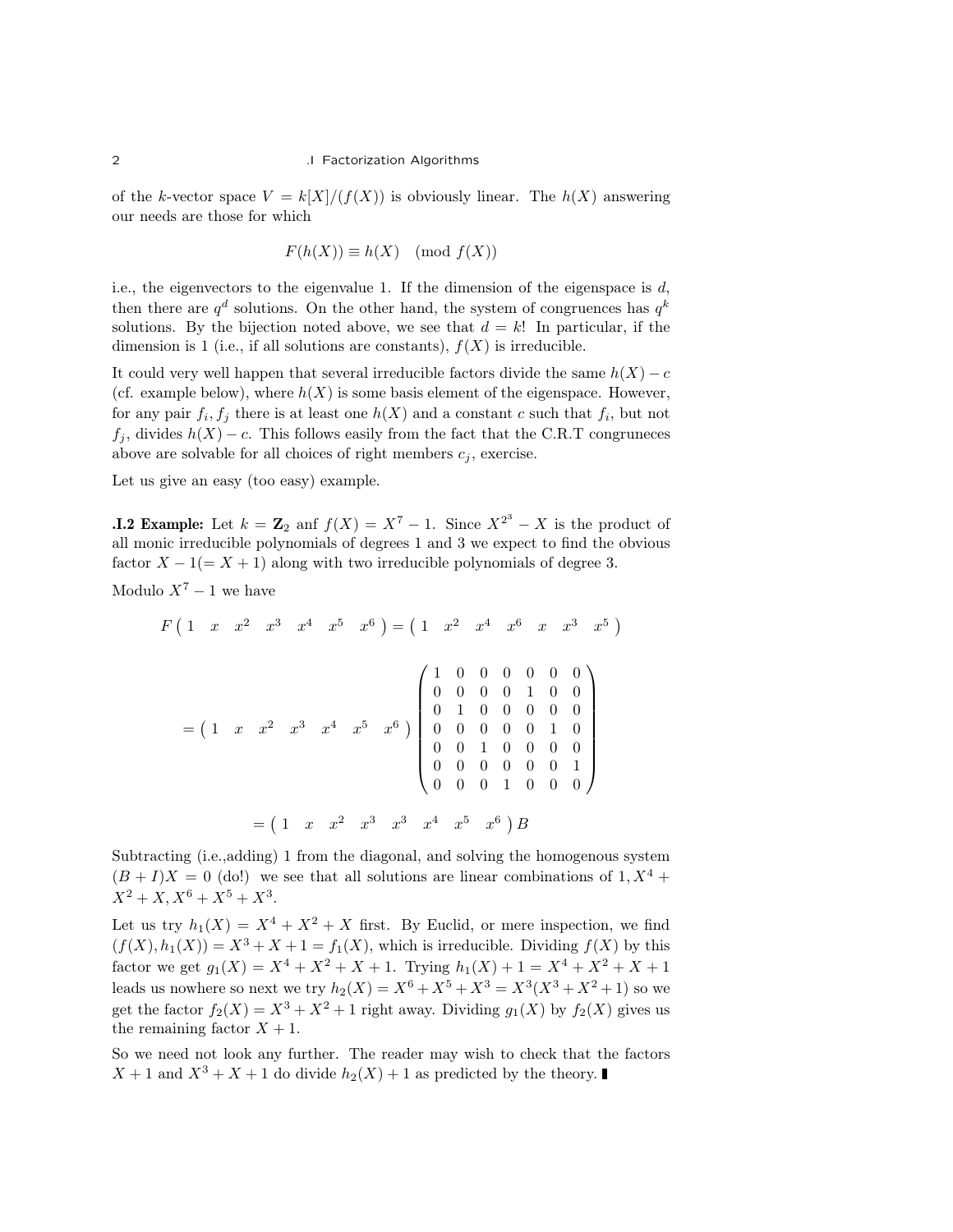If F has multiple factors  $f_i^{e_i}$ , then replacing the  $f_i$  by these powers in the C.R.T congruences, we may easily modifiy our reasoning to prove that the eigenspace dimension considered still equals the number of distinct irreducible factors in  $f$ . The algorithm will produce these powers.

## **.I.3**  $X^n$  − 1, Method of idempotents.

Let us return to cyclic codes. We wish to study the factorization of  $F(X) =$  $X^n - 1 = X^n + 1$ , n odd, over  $k = \mathbb{Z}/(2)$ .

Assume that  $F(X) = f_1(X) \cdot \ldots \cdot f_d(X)$  where the  $f_i$  are irreducible, monic, no two equal. Recall that

$$
R = k[X]/(f(X)) \simeq \bigoplus k[X]/(f_i(X)) = \bigoplus F_i = \bigoplus Re_i
$$

where the  $F_i$  are fields and the  $e_i$  are a complete set of orthogonal idempotents,  $e_i e_j = \delta_{ij}, \ 1 = \sum_i e_i.$ 

By the proof of the C.R.T each  $e_i$  is divisible by all the  $f_j, j \neq i$ .  $e_i$  differs from the product  $f(X)/f_i(X)$  by a factor that is relatively prime to  $f(X)$ . By the same token  $1 - e_i = 1 + e_i = \sum_{j \neq i} e_j$  is  $f_i$  times some factor that is relatively prime to f. So knowing the idempotents we can easily find the  $f_i = (1 + e_i, f)$  by Euclid. Actually, the idempotents might be more interesting in many cases.

Since  $Re_i = F_i$  is a field, possessing no proper ideals except (0) it is minimal ideal of  $R$ . We call  $e_i$  a primitive idempotent.

In 17.III.1. we saw that any ideal of  $R$  is generated by an idempotent, which is a sum of some of the  $e_i$ . The idempotents form a vector space over k, of dimension d, since the  $e_i$  obviously span this space and equally obviously are linearly independent.

If we partition the  $e_i$  into disjoint subsets, and sum within each set we obtain idempotents that are still mutually orthogonal. If two sets of primitive idempotents have at least one element,  $e_j$ , in common then the sums of each set will not be mutually ortohogonal since  $e_j$  will survive the multiplication.

So, in any set of mutually orthogonal idempotents  $g_i$ , each element is the sum of  $e_i$ : and the sets making up the various  $g_i$  are mutually disjoint. From this we see that the only basis (of the space of idempotents) consisting of orthogonal idempotents is the one consisting of the primitive idempotents  $e_i$ .

To be explicit we now let  $n = 15 = 2^4 - 1$ . The general theory of finite fields tells us what to expect. The polynomial  $X^{16} - X$  is the product of all monic irreducible polynomials of degrees 1,2,4 so  $X^{15} - 1$  has one factor  $X + 1$  of degree 1, one factor of degree 2 (viz.,  $X^2 + X + 1$ ) along with three factors of degree 4, five factors in all.

It is easy to find one basis for the space of idempotents. By Freshman's Dream,

$$
(\ldots + X^k + \ldots)^2 = (\ldots + X^{2k} + \ldots)
$$

where the exponents are to be taken modulo 15. I.e., if an idempotent contains the term  $X^k$  it must contain  $X^{2k}$  (exponent modulo 15). From this we see immediately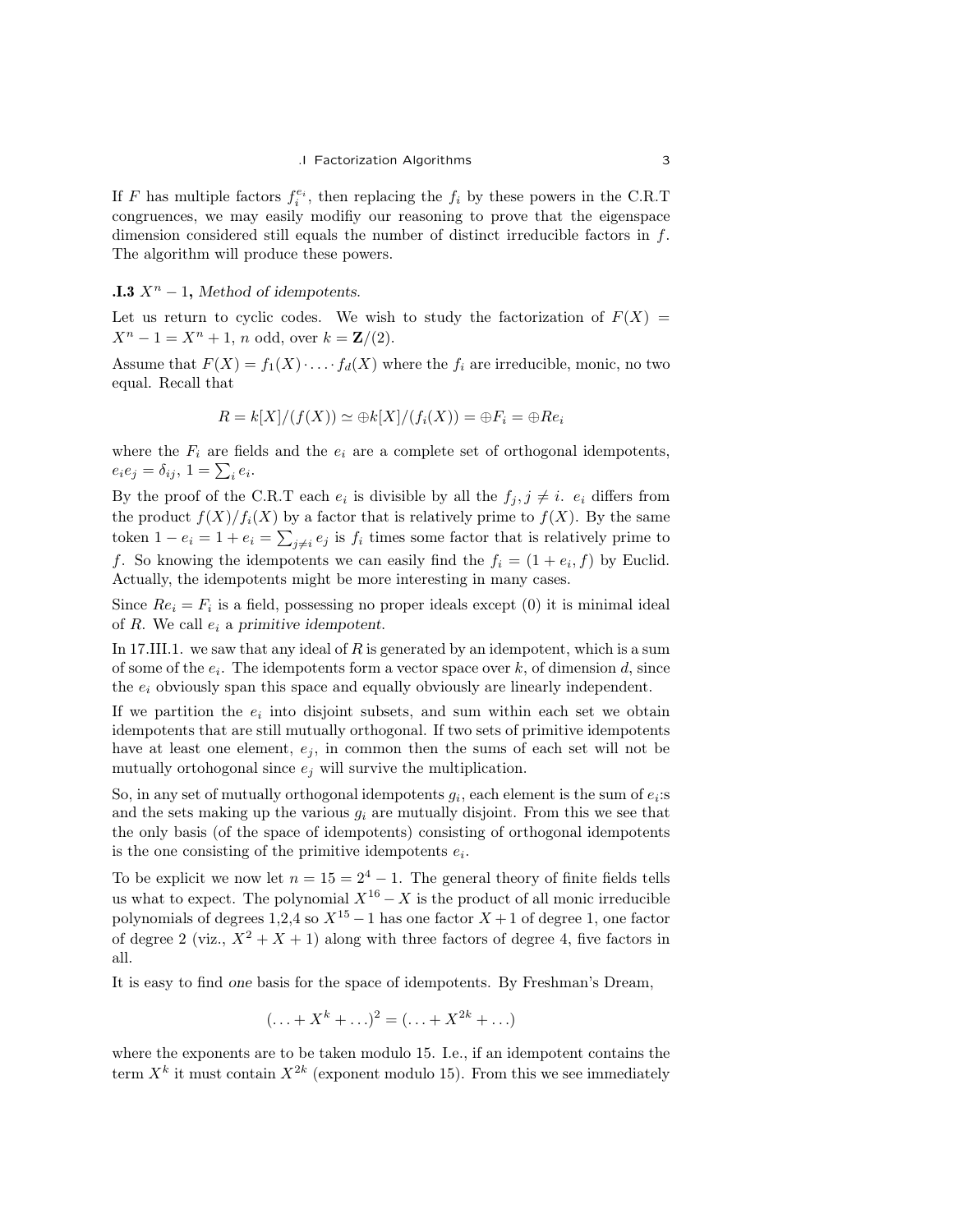that every idempotent is a linear combination of

$$
g_1(X) = 1
$$
;  $g_2(X) = X + X^2 + X^4 + X^8$ ;  
\n $g_3(X) = X^3 + X^6 + X^{12} + X^9$ ;  $g_4(X) = X^5 + X^{10}$ ;  
\n $g_5(X) = X^7 + X^{14} + X^{13} + X^{11}$ 

For the construction of each  $g_i$  I simply picked one exponent and kept doubling it until I got a repeat.

The  $g_i$  span the space of idempotents by the discussion above. Since no two of them have any X-power in common they are linearly independent, so we have found a basis (and we see again that the number of irreducible factors is 5).

The identity

$$
1 = (1 + g_2(X)) + g_2(X) = h_1(X) + h_2(X)
$$

is a decomposition of 1 into to orthogonal idempotents. We wish to decompose them further.

Now if g is an idempotent satisfying  $gh_i = 0$  or  $(1 + g)h_i = 0, i = 1, 2$ , (so that  $gh_i = h_i$  in the latter case) then

$$
g = gh_1 + gh_2 = h_1
$$
 or  $h_2$ 

so for some  $g_i$  we must have  $g_i h_1 \neq 0, (1 + g_i)h_2 \neq 0$  and

$$
1 = g_i h_1 + (1 + g_i) h_1 + h_2
$$

is a decomposition of 1 into three ortohogonal idempotents.

It turns out that

$$
g_3(1+g_2) = g_2 + g_3 \neq 0; \ (g_3+1)(g_2+1) = g_3 + 1 \neq 0
$$

(check this) so we get

$$
1 = g_2 + (g_2 + g_3) + (1 + g_3)
$$

and the three terms are mutually orthogonal.

Again, for some  $g_i$ , and one of these three terms, we must have that neither  $g_i$  nor  $g_i + 1$  kills it; otherwise, by the same reasoning as above, all  $g_i$  would be linear combinations of the three idempotents. Testing  $g_4$  against  $g_2$  we get the orthogonal sum  $g_2 = (g_3 + g_5) + (g_2 + g_3 + g_5)$ . Finally, testing  $g_4$  against  $1 + g_3$ , we get the primitive idempotents

$$
e_1 = g_3 + g_5; e_2 = g_2 + g_3 + g_5; e_3 = g_2 + g_3;
$$

$$
e_4 = g_2 + g_4 + g_5 \quad e_5 = g_1 + g_2 + g_3 + g_4 + g_5
$$

Here, for instance,

$$
e_1 = X^3 + X^6 + X^7 + X^9 + X^{11} + X^{12} + X^{13} + X^{14}
$$